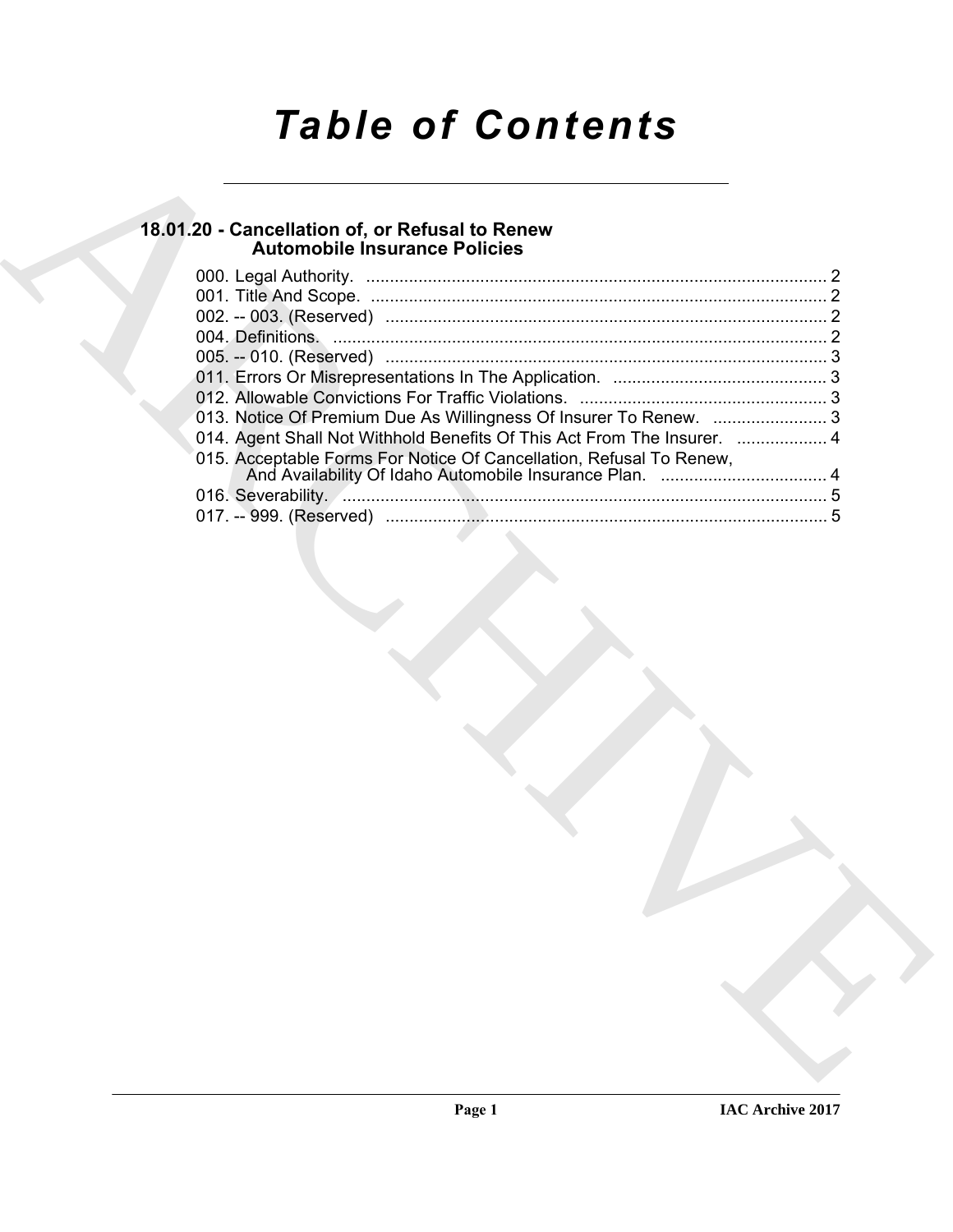#### **IDAPA 18 TITLE 01 CHAPTER 20**

#### **18.01.20 - CANCELLATION OF, OR REFUSAL TO RENEW AUTOMOBILE INSURANCE POLICIES**

#### <span id="page-1-1"></span><span id="page-1-0"></span>**000. LEGAL AUTHORITY.**

Title 41, Chapter 25, Idaho Code; Title 67, Chapter 52, Idaho Code. (7-1-93)

#### <span id="page-1-2"></span>**001. TITLE AND SCOPE.**

**01. Purpose**. The purpose of this Rule is to provide guidelines that will assist in the implementation and uniform interpretation of the following Sections of the Idaho Insurance Laws that were recently enacted by the Fortieth Session of the Idaho State Legislature and which became effective May 26, 1969, at 8 pm. (7-1-93) Fortieth Session of the Idaho State Legislature and which became effective May 26, 1969, at 8 pm.

| a.             | Section 41-2506 - Cancellation of Policies - Definitions.           | $(7-1-93)$ |
|----------------|---------------------------------------------------------------------|------------|
| $\mathbf{b}$ . | Section 41-2507 - Cancellation of Policies - Grounds.               | $(7-1-93)$ |
| $c_{\cdot}$    | Section 41-2508 - Notice of Cancellation or Intention not to Renew. | $(7-1-93)$ |
| d.             | Section 41-2509 - Cancellations and Non-Renewals - Exceptions.      | $(7-1-93)$ |

#### <span id="page-1-3"></span>**002. -- 003. (RESERVED)**

#### <span id="page-1-5"></span><span id="page-1-4"></span>**004. DEFINITIONS.**

<span id="page-1-8"></span>**01. The Act**. For the purpose of this Rule, the term "the Act" shall, unless otherwise noted, refer to Sections 41-2506, 41-2507, 41-2508, 41-2509, 41-2510, 41-2511, 41-2512 of the Idaho Insurance Laws, otherwise known as the Insurance Code. (7-1-93)

<span id="page-1-7"></span><span id="page-1-6"></span>**02.** Section 41-2506 Terms. The terms defined under Section 41-2506 of the Insurance Code shall bear meaning when used in this Rule. (7-1-93) the same meaning when used in this Rule.

**CHAPTER 20**<br> **CHAPTER 20**<br> **CHAPTER 20**<br> **CHAPTER 2014 CHAPTER CHAPTER CHAPTER CHAPTER CHAPTER 2014 CHAPTER CHAPTER CHAPTER CHAPTER CHAPTER CHAPTER CHAPTER CHAPTER 2014 CHAPTER CHAPTER CHAPTER CHAPTER CHAPTER CHAPTER CHA 03. Non-Payment of Premium**. The provisions of Section 41-2506(1)(d), Definitions - Non-Payment of Premium, shall be interpreted as follows: Non-Payment of Premium shall mean the failure of the named insured, or his legal representative, to discharge when due any of his obligations in connection with the payment of any premiums or installment premiums on a policy as defined in the Act, or any membership fees due an association or organization, other than an insurance association or organization, which by its by-laws requires the payment of such membership fees by the member prior to his obtaining or continuing insurance in force through such an association or organization. The term "non-payment of premium" as referred to in the Act shall also apply when the named insured or his legal representative is obligated to pay such premium or membership fee directly to the insurer, its agent or representative, or indirectly under any premium finance plan or extensions of credit. However, if the agent or other representative of the insurer extends credit to the insured, orally or otherwise, and said agent or representative terminates such credit arrangement with the insured because of non-payment, said agent or representative, with the knowledge and consent of the insurer, shall then mail or deliver, or cause to be mailed or delivered, to the named insured or his legal representative written notice of cancellation which states, in effect, that the insurance provided by the policy upon which such credit was granted shall cease on a given time and date. This time and date shall be no earlier than ten (10) days after the date such notice was mailed or delivered, the date of mailing considered to be the first day and the tenth day being considered to be ended at midnight, standard time, at the last known address of the named insured. Nothing in this rule shall be construed to permit any agent or other representative of the insurer to cancel any policy without the concurrence of the insurer or for any private debt between the agent and the insured. Also, nothing in the section shall be construed to prohibit a policy from being canceled effective as of any date that is mutually acceptable to the insured, the insurer and the lienholder, if any. Furthermore, a prior existing policy shall terminate on the effective date of any other policy procured by the insured with respect to any automobile designated<br>in both policies and containing duplicate insurance coverage. (7-1-93) in both policies and containing duplicate insurance coverage.

**Section 000 Page 2**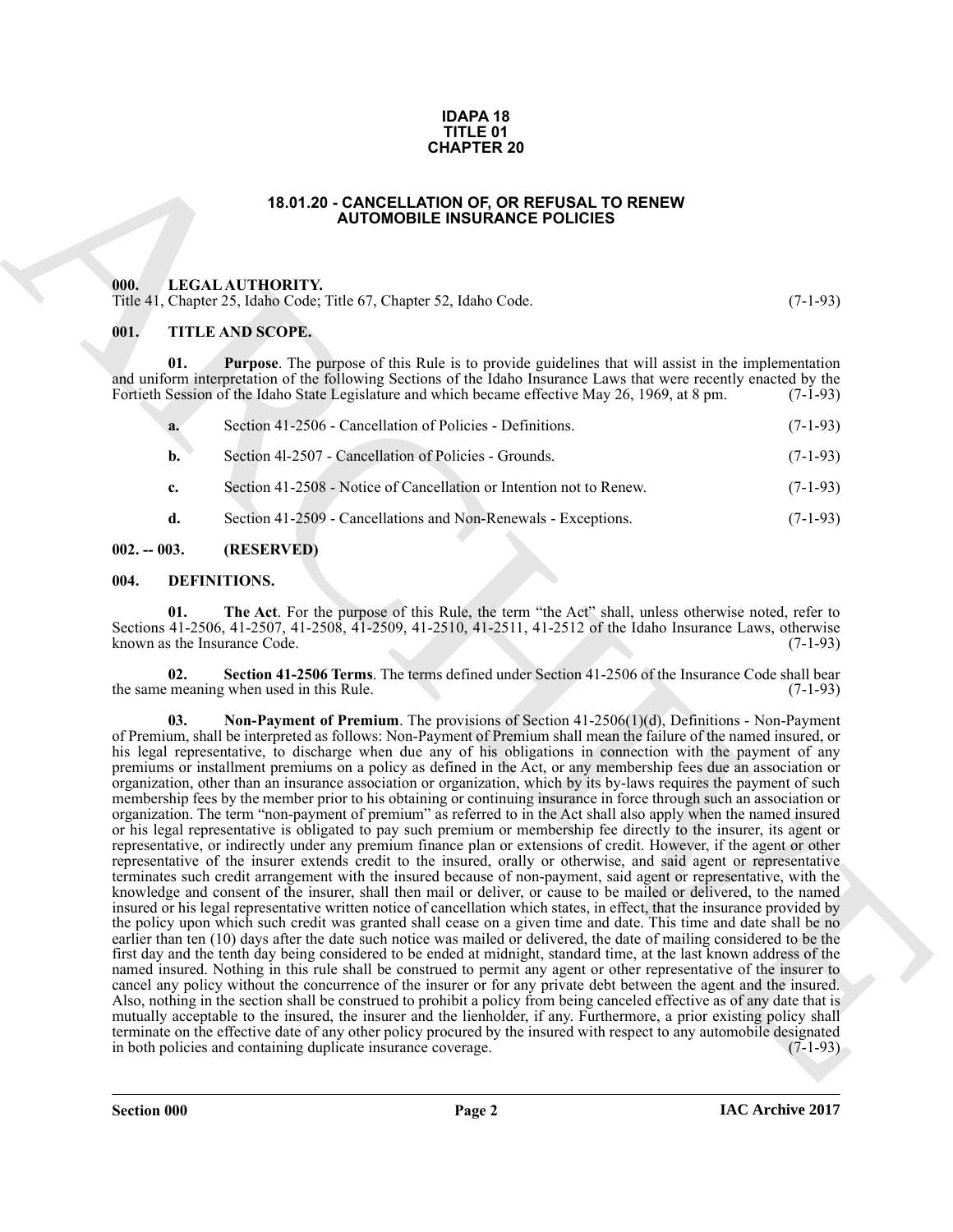#### <span id="page-2-8"></span>*IDAHO ADMINISTRATIVE CODE IDAPA 18.01.20 - Cancellation of, or Refusal Department of Insurance to Renew Automobile Insurance Policies*

**Equivalent of Insurance Control (1988)** the pair of Benera Material Control (1988) (2003) (2003) (2003) (2003) (2003) (2003) (2003) (2003) (2003) (2003) (2003) (2003) (2003) (2003) (2003) (2003) (2003) (2003) (2003) (200 **04. Sixty Day Period**. The sixty (60) day period referred to in Subsection (2) of Section 41-2506, CANCELLATION OF POLICIES - DEFINITIONS, is intended to provide to insurers a reasonable period of time, if desired, to thoroughly investigate a particular risk while extending coverage during the period of investigation. Should an insurer, after such investigation, conclude that it does not wish to remain on the risk, it may decline to continue such policy in force provided that its action conforms with the provisions of Section 41-2506(2) of the Act. Therefore, the provisions of this section shall be interpreted to mean that an insurer may deliver notice of cancellation or mail notice of cancellation concerning any new automobile policy on or before the sixtieth (60th) day after inception date of the policy, the inception date being considered to be the first day and the sixtieth (60th) day being considered to be ended at midnight, standard time, at the last known address of the named insured. The policy shall thus remain in force from the date the notice of cancellation is mailed to the usual date the cancellation is effective as required by the terms and conditions of the policy, without the policy being considered to be subject to the provisions of the Act. For the purpose of this rule, the term "inception date" shall mean that date and time that the policy goes into effect and the protection furnished by the policy commences. (7-1-93) into effect and the protection furnished by the policy commences.

### <span id="page-2-0"></span>**005. -- 010. (RESERVED)**

### <span id="page-2-9"></span><span id="page-2-1"></span>**011. ERRORS OR MISREPRESENTATIONS IN THE APPLICATION.**

<span id="page-2-10"></span>**01. Material Misrepresentation**. The provisions of Section 41-2507(2), Cancellation of Policies - Grounds, relating to material misrepresentation by the insured in obtaining a policy as permitted grounds for cancellation of the policy, shall be construed to mean that an insurer may cancel or refuse to renew a policy after giving the insured proper notice if the insurer has evidence that the named insured, or his legal representative, made fraudulent or material misrepresentations, omissions, concealment of facts or incorrect statements in obtaining the policy and if the insurer in good faith would not have issued the policy nor would have provided coverage with respect to a particular hazard if the true facts had been made known to the insurer as required in the application.

 $(7-1-93)$ 

<span id="page-2-11"></span>**02. Prohibitions**. Nothing in this rule shall be construed to allow the insurer to void the policy back to its inception date or rescind coverage under the policy in order to prevent a recovery under the policy in the event of a loss otherwise insured by the policy. (7-1-93)

<span id="page-2-12"></span>**03. Representations -- Application**. Nothing in this rule shall be construed to change the meaning of, y in any way, Section 41-1811, Representations in Application, Idaho Code. (7-1-93) or modify in any way, Section 41-1811, Representations in Application, Idaho Code.

#### <span id="page-2-4"></span><span id="page-2-2"></span>**012. ALLOWABLE CONVICTIONS FOR TRAFFIC VIOLATIONS.**

<span id="page-2-7"></span>**01. Grounds and Requests for Cancellation Due to Traffic Violation Convictions**. Section 41- 2507(7)(h), Cancellation of Policies -- Grounds, shall be construed to mean that an insurer may send proper notice of cancellation as soon as the named insured has been convicted of or forfeited bail for three (3) or more violations, as described under this section, within the thirty-six (36) months immediately preceding the notice of cancellation or non-renewal. The insurer may also send proper notice of cancellation at such time as any other individual operator who either resides in the same household or customarily operates an automobile insured under the policy has been convicted of or forfeited bail for three (3) or more violations as described under this section within the thirty-six (36) months immediately preceding the notice of cancellation or non-renewal. (7-1-93) months immediately preceding the notice of cancellation or non-renewal.

<span id="page-2-5"></span>**02.** Conviction. For the purposes of the Act, the term "conviction" shall mean a final conviction by any court having competent jurisdiction over violations of laws regulating the operation of motor vehicles as set out in Section 41-2507(7)(h), Idaho Code.  $(7-1-93)$ 

<span id="page-2-6"></span>**03. Conviction Exception**. For the purposes of the Act, a conviction for an overtime parking violation is not a conviction that would provide a valid reason for an insurer to send notice of cancellation of or refusal to renew a policy.  $(7-1-93)$ 

#### <span id="page-2-13"></span><span id="page-2-3"></span>**013. NOTICE OF PREMIUM DUE AS WILLINGNESS OF INSURER TO RENEW.**

<span id="page-2-14"></span>**01. Policy Renewal, Nonrenewal Requests**. Some insurers effect a renewal of their outstanding policies of automobile insurance merely by sending a renewal premium notice to the insured a reasonable period of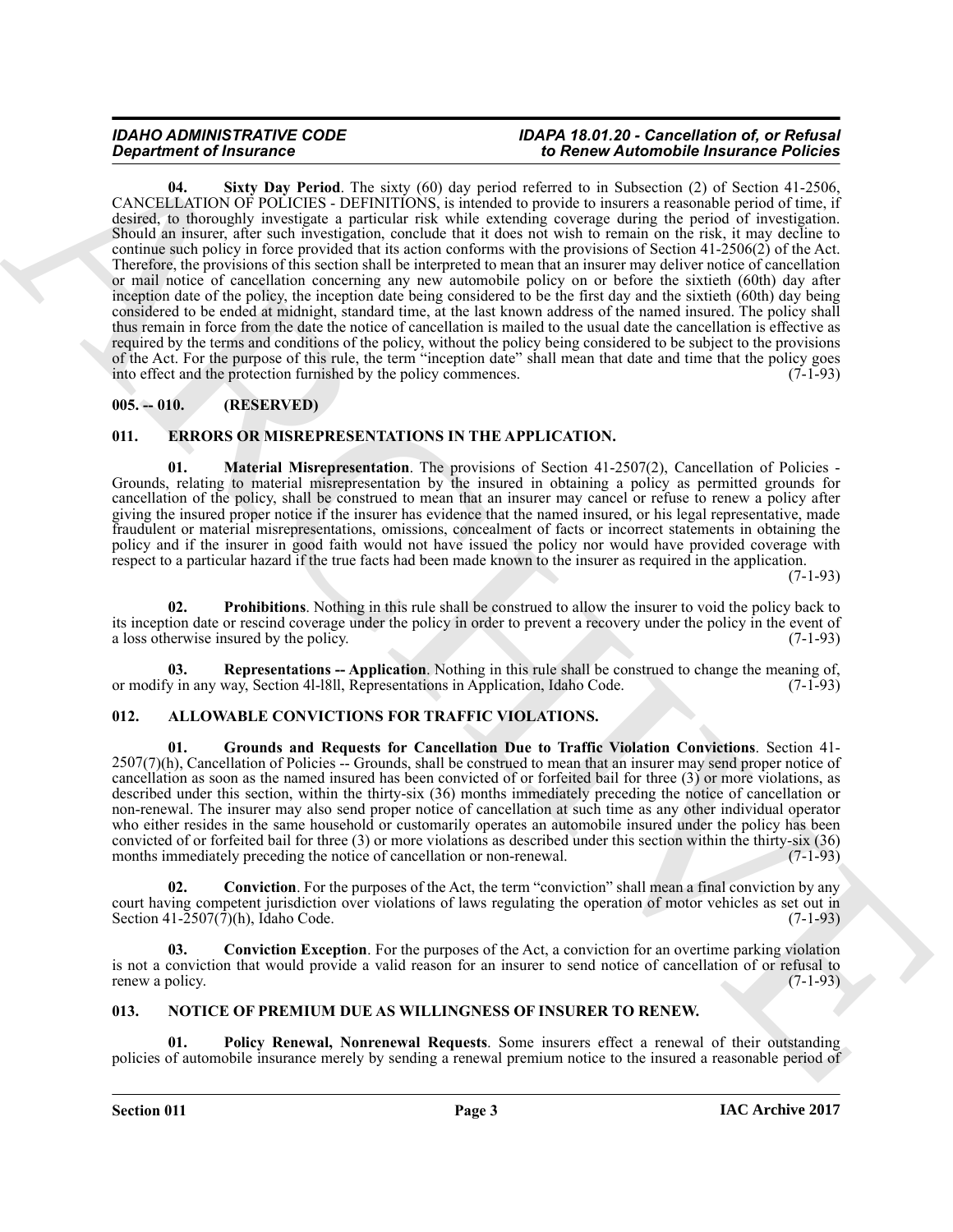#### *IDAHO ADMINISTRATIVE CODE IDAPA 18.01.20 - Cancellation of, or Refusal Department of Insurance to Renew Automobile Insurance Policies*

<span id="page-3-7"></span>time in advance of the expiration date of his policy. The insured need only make a timely payment of the premium due in order to keep his policy in force. In this situation, the mailing by the insurer of the renewal premium notice does constitute such a manifestation of willingness by the insurer to renew as to comply with Section 41-2508(2) of the Act. If the insured fails to pay the renewal premium when due, the policy will terminate in accordance with its terms. No further notice to the insured by the insurer of an intention not to renew for non-payment of premium is necessary. (7-1-93)

**Solution of Francesco Construents** in Benedicties and the spectral interaction of the spectral interaction of the spectral interaction of the spectral interaction of the spectral interaction of the spectral interaction o **02. Renewal**. Inasmuch as Section 41-2508(2) of the Act, entitled, Notice of Cancellation or Intention Not To Renew, requires in effect that no insurer shall fail to renew a policy to which Section 41-2506 of the Act applies unless the insurer has manifested its willingness to renew, it might be implied that the insurer must automatically renew the policy whether or not requested to do so by the named insured or his agent. It is the position of the Department of Insurance that such an implication was not intended in the Act and, therefore, failure to send notice to the insured of the insurer's intent not to renew a policy shall also be considered to be a manifestation by the insurer of its willingness to renew the policy, and nothing in this subsection requires an insurer to renew a policy unless requested to do so by either the insured or his agent. Nevertheless, if an agent, who is properly licensed to represent the insurer, asks the insurer not to renew a particular policy and the insurer complies with this request, then such failure to renew the policy constitutes a "Refusal to Renew" under the provisions of the Act. In the event the policy in question does not have a fixed and definite expiration date, the insurer, or its authorized legal representative, shall be required to send proper notice of premium due to the insured's last known mailing address not less than fifteen (15) days prior to the date the policy would expire in the event such premium was not paid and such notice of premium due shall plainly indicate the date that coverage ceases under the policy because of non-payment of premium. On policies that do contain a fixed and definite renewal date, proper notice of the forthcoming expiration date and the premium due shall be sent to the last known address of the named insured by the insurer or its authorized legal representative at least fifteen (15) days prior to said expiration date. (7-1-93)

### <span id="page-3-5"></span><span id="page-3-0"></span>**014. AGENT SHALL NOT WITHHOLD BENEFITS OF THIS ACT FROM THE INSURER.**

<span id="page-3-6"></span>**01. Penalties**. Any insurance agent or other representative of an insurer who knowingly or willfully withholds information or gives misleading information, or in any manner conceals from the insured knowledge to the effect that the insurer under the new policy may not be subject to the obligations and responsibilities intended by the Act for the first sixty (60) day period as provided by Section 41-2506(2) of the Act, shall be subject to the penalties prescribed or referred to in Section 41-117, General Penalty, for violation of Section 41-1305, Twisting, Prohibited, Idaho Code. (7-1-93)

#### <span id="page-3-2"></span><span id="page-3-1"></span>**015. ACCEPTABLE FORMS FOR NOTICE OF CANCELLATION, REFUSAL TO RENEW, AND AVAILABILITY OF IDAHO AUTOMOBILE INSURANCE PLAN.**

<span id="page-3-4"></span>**01.** Notice Forms. Each insurer shall prepare the forms of notice which it proposes to use and submit the Director of Insurance for approval. (7-1-93) such to the Director of Insurance for approval.

<span id="page-3-3"></span>**02. Acceptable Language**. As a guide, the Department will accept the following language, or language ally similar, as satisfying the indicated notice requirements of the Act: (7-1-93) substantially similar, as satisfying the indicated notice requirements of the Act:

**a.** Right of Insured to Request Reasons for Cancellation by Insurer: "As required by State Insurance Laws, upon your written request, mailed or delivered to (Name of Insurer) not less than ten (10) days prior to the effective date of this cancellation, (Name of Insurer) will supply to you the reason or reasons why your policy has been canceled." (7-1-93) been canceled." (7-1-93)

**b.** Right of Insured to Request Reasons for Refusal to Renew by Insurer: "As required by State Insurance Laws, upon your written request, mailed or delivered to (Name of Insurer) not less than fifteen (15) days prior to the expiration date of your policy, which is the date coverage ceases under your policy unless it is renewed, the (Name of Insurer) will supply to you the reason or reasons why your policy will not be renewed." (7-1-93)

**c.** Notification to Insured of Coverage Available Under Idaho Automobile Insurance Plan: "Should you experience difficulty in obtaining automobile liability insurance, please contact your agent or company representative for full particulars concerning your possible eligibility for insurance through the Idaho Automobile Insurance Plan." (7-1-93)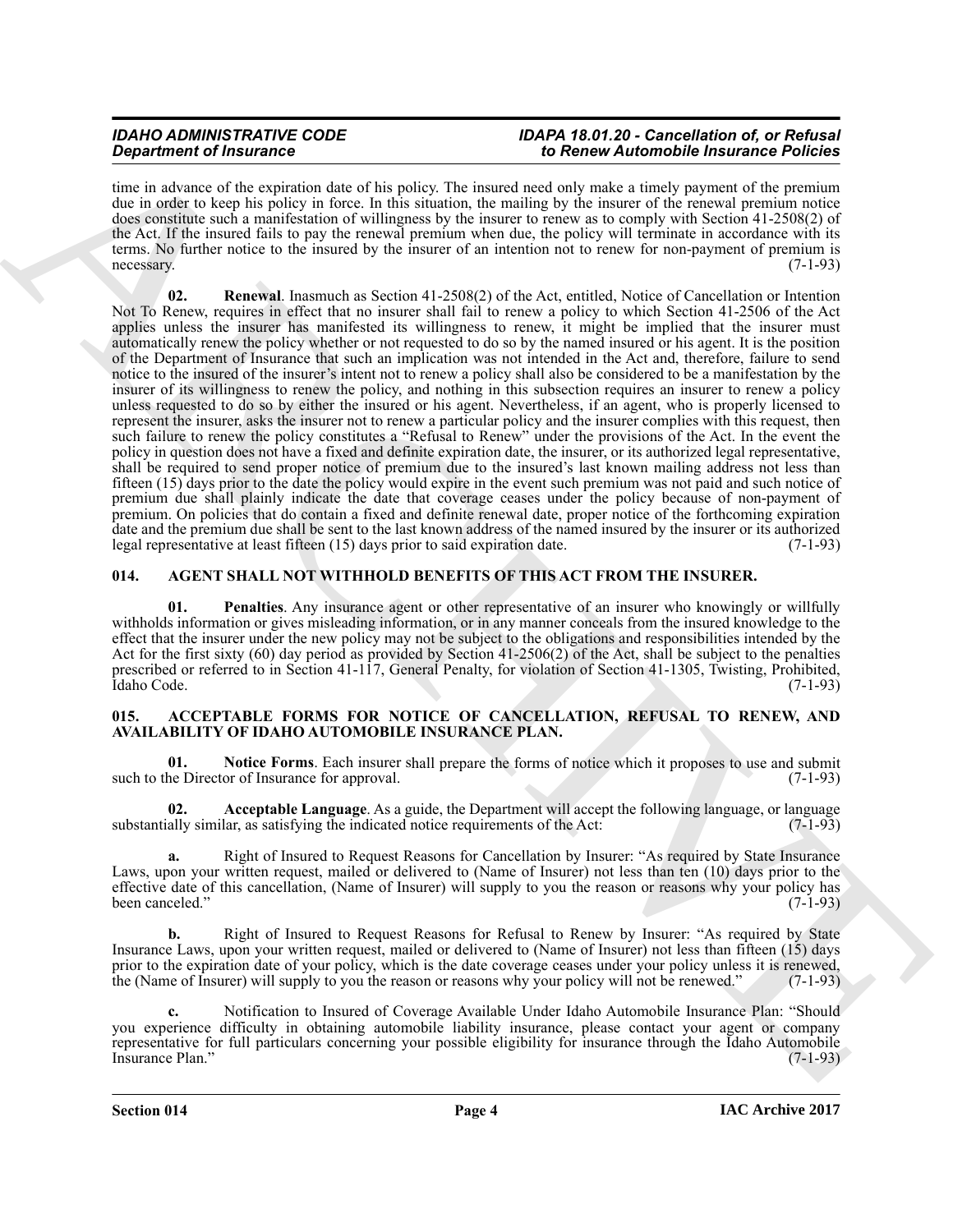# <span id="page-4-0"></span>**016. SEVERABILITY.**

Beginster d'Indiana (1971)<br>Archives de la Version de Version de la Version de la Version de la Version de Version de Version de Version<br>Archives de la Version de Version de Version de Version de Version de Version de Versi If any provision of this rule shall be held invalid, the remainder of the rule shall not be affected thereby. (7-1-93)

<span id="page-4-1"></span>**017. -- 999. (RESERVED)**